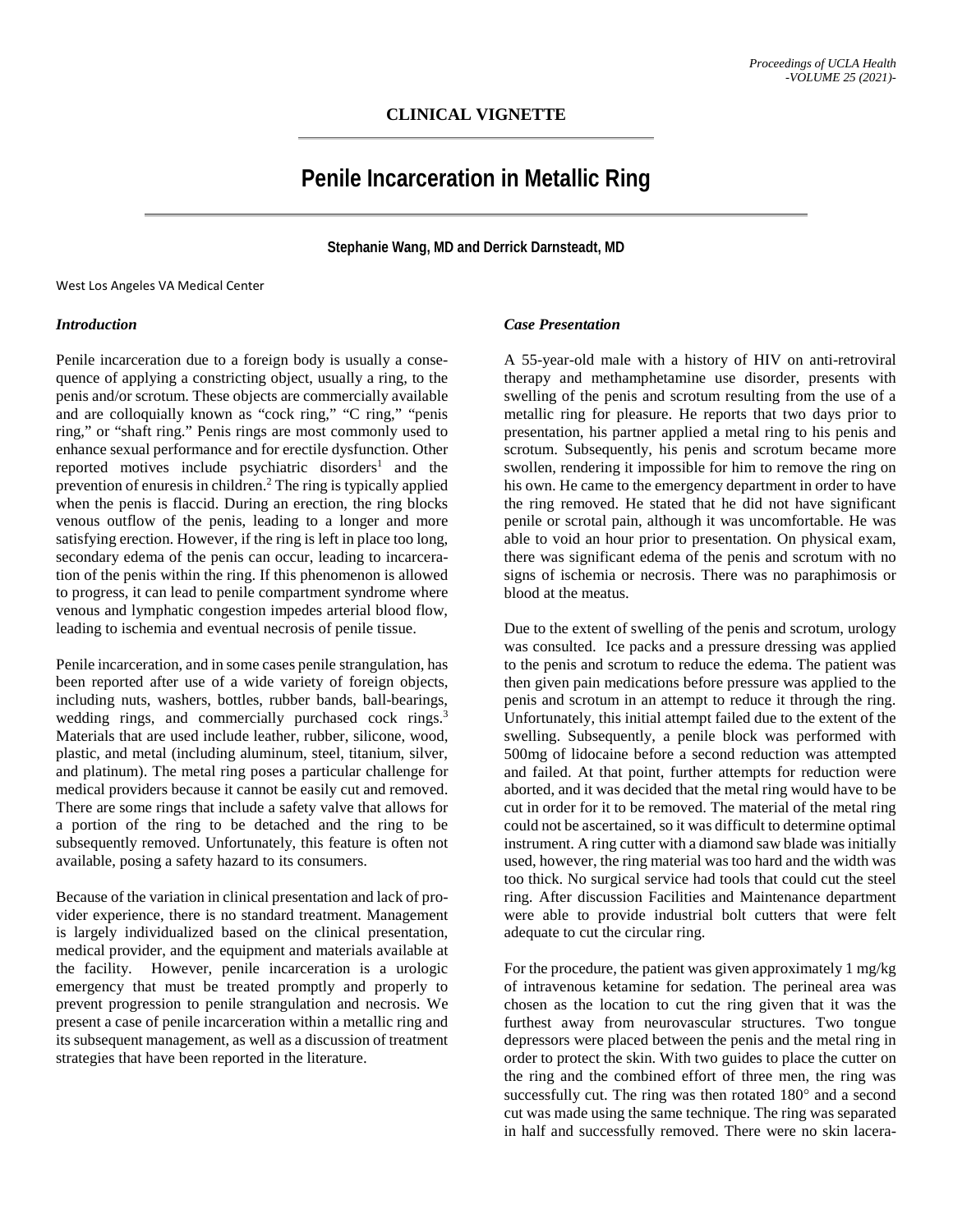tions, bleeding, or necrosis of the penis or scrotum. After the procedure, scrotal ultrasound showed thickened and hyperemic overlying skin, but no evidence of testicular ischemia.

# *Discussion*

Varying degrees of trauma can result from penile incarceration within a foreign object. Penile incarceration can be graded based on the severity of neurovascular compromise. According to one grading scheme, <sup>4</sup> Grade I is classified as the presence of distal edema of the penis with no evidence of skin ulceration or urethral injury. Grade II is injury to the skin and constriction of the corpus spongiosum with no evidence of urethral injury, with distal penile edema and decreased sensation. Grade III is injury to the skin and urethra but no urethral fistula, with loss of distal penile sensation. Grade IV is complete division of corpus spongiosum leading to urethral fistula and constriction of corpus cavernosum, with loss of distal penile sensation. Grade V is gangrene, necrosis, or complete amputation of distal penis. Our patient was classified as Grade I injury.

Management strategies vary based on the severity of the injury.<sup>5</sup> For all patients, the priority should be removal of the foreign object as quickly as possible. In patients with low-grade injury, precautions should be taken to preserve the integrity of the penile tissue and neurovascular structures. Four types of management techniques have been reported, including the string technique, aspiration techniques, cutting devices, and surgical procedures. Depending on the invasiveness of the treatment strategy, the use of anesthesia can vary from none to general or spinal anesthesia.

The string technique was originally developed to remove a ring that was incarcerated on a finger. For mild, low-grade injuries, it has been shown to be successful in the removal of a metallic ring from an incarcerated penis. <sup>6</sup> One end of the string is threaded through the ring while the other end is used to encircle the shaft of the penis tightly. Then slowly unwind the end of the string that was threaded through the ring so that the ring moves with it. Until it is successfully loosened and removed. Aspiration can be used in isolation or conjunction with the string method, with aspiration of blood and/or lymph from the penis. 5

A wide variety of cutting devices have been reported. Nonelectric devices include hammer and chisel,<sup>4</sup> ring cutter,<sup>7</sup> hack saw, <sup>8</sup> and metal saw. <sup>4</sup> For thick metals, electric cutting devices like a dremmel rotary tool,<sup>9</sup> heavy drills,<sup>4</sup> and high-speed electrical steel saw7 have been reported. Although electrical devices are more effective in cutting through metal, there is a higher risk of injury to the patient and provider. Shielding devices that can be used include laryngoscope blade, <sup>10</sup> metal tongue depressor, <sup>7</sup> wooden tongue depressor, <sup>11</sup> and poly vinyl chloride plaques. <sup>12</sup> Drilling through the metal, can create heat and thermal injury. Some report using water irritation or water sprays to mitigate this risk. 4

For severe penile trauma, surgery is required. Degloving of the penis with subsequent skin grafting has been reported. 13,14 Failure to debride ischemic tissue can lead to infection, urethral fistulas, and progression penile amputation. 5

### *Conclusion*

Penile incarceration in a foreign object is a rare but serious condition that is most commonly seen by urology or in the emergency department. Although patients are often embarrassed by the situation, it is crucial that they receive timely treatment, as prolonged incarceration can lead to strangulation and penile necrosis. Evaluation should assess the severity of injury to the penis, the foreign object material incarcerating the penis, and tools that are readily available to be used to remove the object. Most cases resolve using a combination of aspiration, the string technique, cutting devices, and rarely urologic surgery. For severe cases, penile amputation may be necessary.

#### **REFERENCES**

- 1. **Puvvada S, Kasaraneni P, Gowda RD, Mylarappa P, T M, Dokania K, Kulkarni A, Jayakumar V**. Stepwise approach in the management of penile strangulation and penile preservation: 15-year experience in a tertiary care hospital. *Arab J Urol*. 2019 Aug 21;17(4):305-313. doi: 10.1080/2090598X.2019.1647677. PMID: 31723448; PMCID: PMC6830290.
- 2. **Pahwa HS, Kumar A, Srivastava R, Kumar S, Goel A, Ahmad A**. Partial penile amputation due to penile tourniquet syndrome in a child troubled with primary nocturnal enuresis--a rare emergency. *Urology*. 2013 Mar;81(3):653-4. doi: 10.1016/j.urology.2012.11.012. Epub 2013 Jan 3. PMID: 23290150.
- 3. **Trivedi S, Attam A, Kerketa A, Daruka N, Behre B, Agrawal A, Rathi S, Dwivedi US**. Penile incarceration with metallic foreign bodies: management and review of literature. *Curr Urol.* 2013 Aug;7(1):45-50. doi: 10.1159/000343554. Epub 2013 Jul 28. PMID: 24917757; PMCID: PMC3783297.
- 4. **Bhat AL, Kumar A, Mathur SC, Gangwal KC.** Penile strangulation. *Br J Urol*. 1991 Dec;68(6):618-21. doi: 10.1111/j.1464-410x.1991.tb15426.x. PMID: 1773293.
- 5. **Detweiler MB**. Penile incarceration with metal objects--a review of procedure choice based on penile trauma grade. *Scand J Urol Nephrol*. 2001 Jun;35(3):212-7. doi: 10.1080/003655901750291980. PMID: 11487074.
- 6. **Vähäsarja VJ, Hellström PA, Serlo W, Kontturi MJ.** Treatment of penile incarceration by the string method: 2 case reports. *J Urol*. 1993 Feb;149(2):372-3. doi: 10.1016/s0022-5347(17)36088-3. PMID: 8426425.
- 7. **Perabo FG, Steiner G, Albers P, Müller SC**. Treatment of penile strangulation caused by constricting devices. *Urology*. 2002 Jan;59(1):137. doi: 10.1016/s0090- 4295(01)01485-6. PMID: 11796305.
- 8. **Punekar SV, Shroff PR, Vaze ML**. An unusual case of strangulation of penis by metal hammer head: (a case